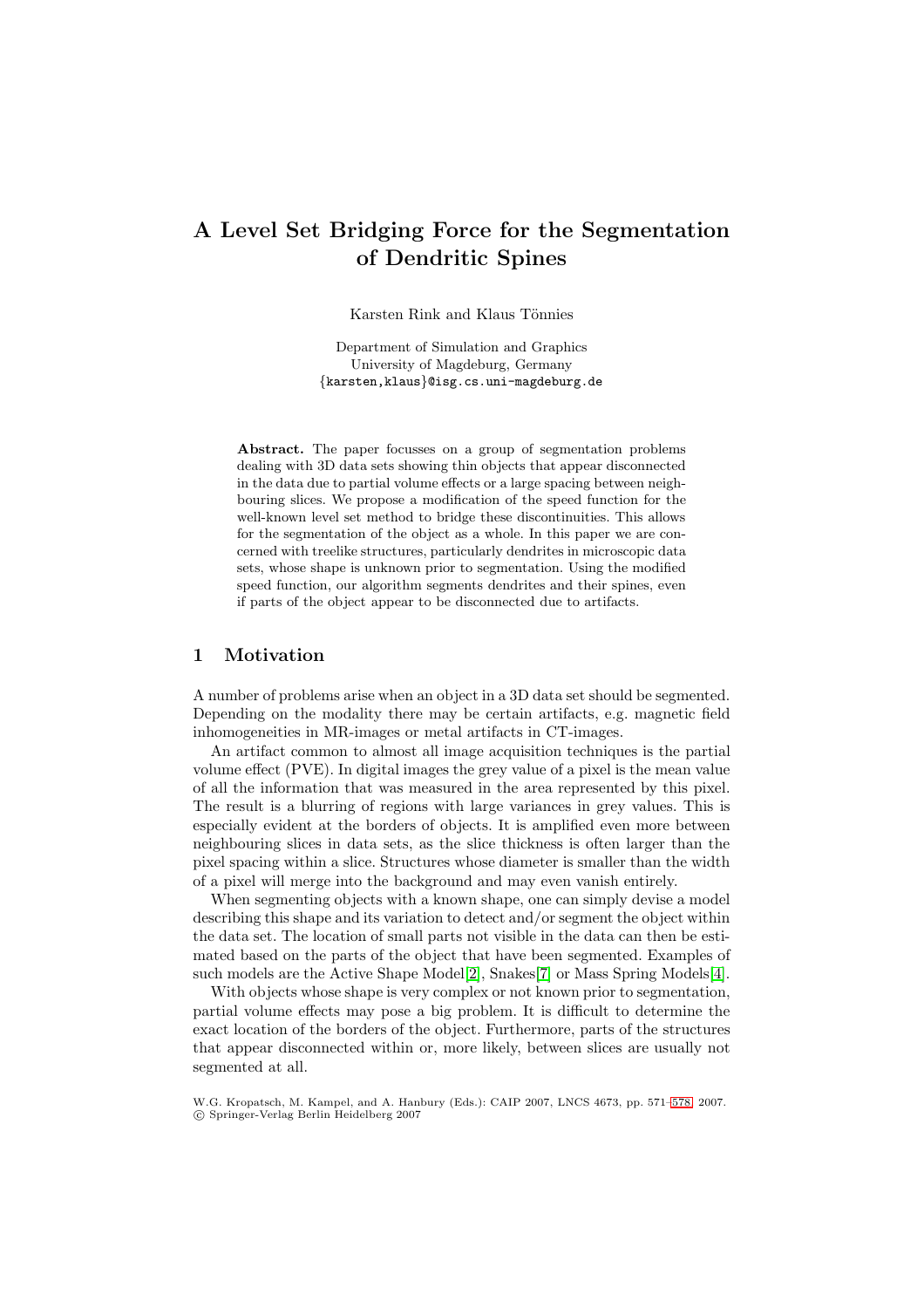

**Fig. 1.** Illustration of the front propagation process: The left image shows an initial curve C and the level set function  $\Phi$  at time t=0. The right image shows both functions at a later time.

Due to its implicit definition, the level set method is an appropriate means to segment objects whose shape is not known a priori or whose shape varies significantly between data sets. Therefore, we device a solution to the problem mentioned above using a modification of the level set method. We propose a new force term for the level set speed function to bridge small gaps in the representation of objects, such as those resulting from PVE.

# **2 Level Sets Methods and Speed Functions**

Level sets were introduced by Osher and Sethian [\[10\]](#page-7-4) for the solution of surface motion problems. They are used to describe the propagation process of a closed curve  $C \in \mathbb{R}^n$ . This curve C is represented as the zero level set of a higher dimensional function  $\varPhi\in\Re^{n+1}.$  i.e.

$$
C(t) = \{ \mathbf{x} | \Phi(\mathbf{x}(t), t) = 0 \}.
$$
 (1)

 $C$  is moving in its normal direction over time. The speed of each point on  $C$  is given by a speed function  $F$  that is dependent on various internal and external forces, such as local curvature or image gradients, respectively.

This leads to the level set equation

$$
\Phi_t + F|\nabla \Phi| = 0,\t\t(2)
$$

where  $|\nabla \Phi|$  denotes the normalised gradients of the level set function and F is the speed function.

The advantage of this representation is that  $\Phi$  always remains a function even if  $C$  splits, merges or forms sharp corners. Also, this representation is independent of the number of dimensions of  $C$ . As  $\Phi$  changes over time its zero level set  $\Phi(\mathbf{x}, t) = 0$  always yields the propagating front, i.e.  $C(\mathbf{x})$  at time t.

The speed function  $F$  governs the way the front is propagating. Usually  $F$ consists of a number of different forces that are combined in a meaningful way. Using level set methods for image processing applications, one can differentiate between external force terms derived from the underlying image and internal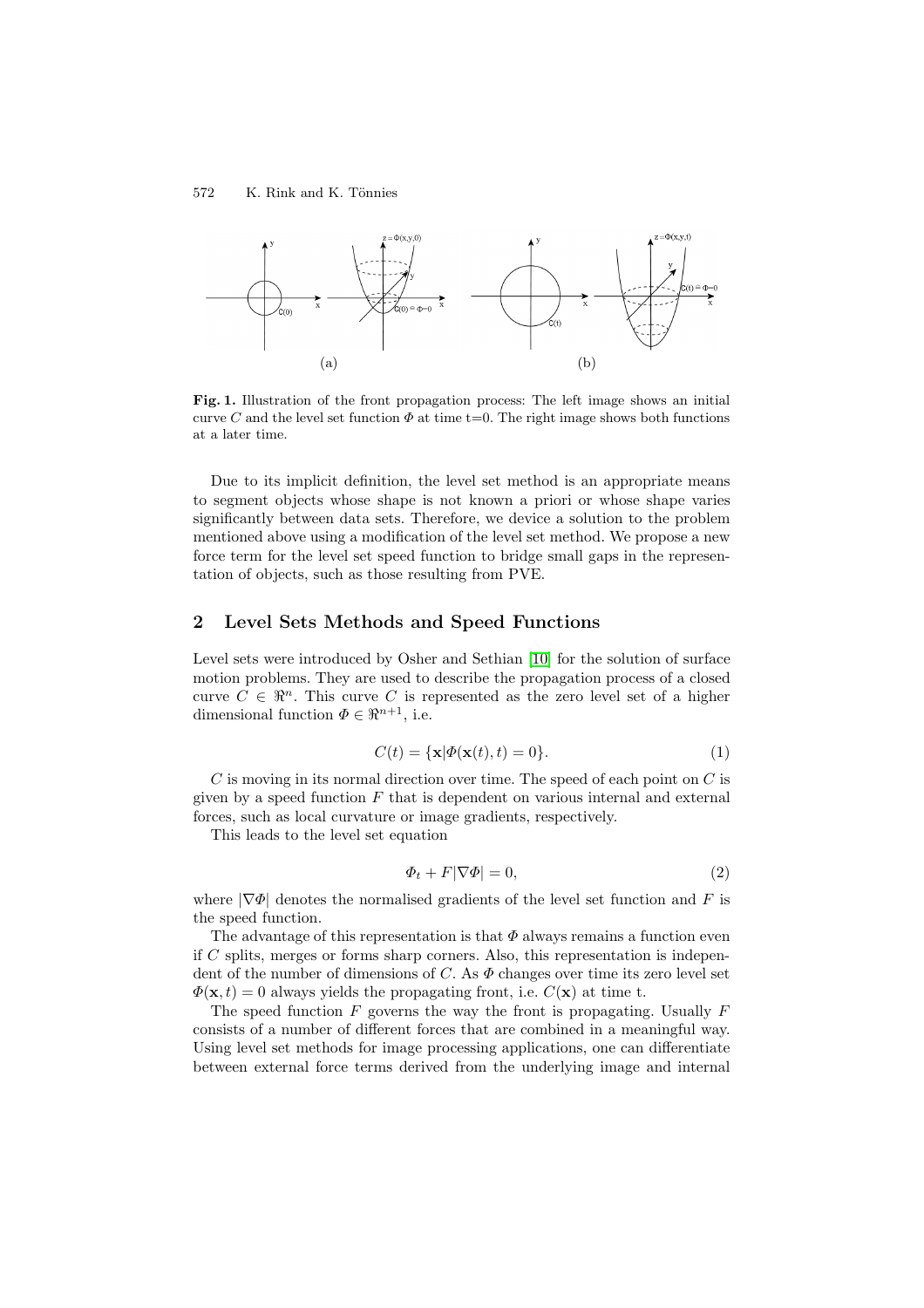<span id="page-2-1"></span>force terms derived from the properties of the front itself. An example for a speed function of a level set function for an image processing task is given by

$$
F = F_{\nabla I}(F_A + F_\kappa),\tag{3}
$$

where  $F_A$  is an advection term for expanding the front,  $F_{\kappa}$  is a force based on local curvature, usually given by

$$
F_{\kappa} = \nabla \frac{\nabla \Phi}{|\nabla \Phi|},\tag{4}
$$

<span id="page-2-0"></span>and  $F_{\nabla I}$  is an external force based on image gradients. One way to define such a force is given by

$$
F_{\nabla I}(\mathbf{x}) = \frac{1}{1 + |\nabla G_{\sigma} * I(\mathbf{x})|},\tag{5}
$$

other approaches are described in [\[9\]](#page-7-5) and [\[1\]](#page-7-6). In equation [5,](#page-2-0)  $G_{\sigma}*I(x, y)$  denotes an image convolved with a Gaussian low pass filter with a standard deviation of  $\sigma$ .

If many force terms are used it is necessary to find meaningful weights for all forces to guarantee that the results of all forces have approximately the same order of magnitude.

The definition of image-based forces is by no means limited to simple image features. Van Bemmel et al.[\[12\]](#page-7-7) devise a force term based on the size of cross section areas and the eigenvalues of the Hessian matrix at each pixel for the segmentation of blood vessels in MRA images. The resulting speed term gives high values inside of cylindrical objects and low values otherwise. Leventon et al. [\[8\]](#page-7-8) proposed a method to use curvature and intensity profiles along the gradients of the propagating front to segment the corpus callosum and the femur in MR images.

Such advanced speed terms containing model-based aspects often result in a more robust and reliable segmentation result. Unfortunately, they are also often limited to the specific application they were designed for. Also, the independence of the level set method to the number of dimensions of the data is lost.

A paper by Han et al. [\[5\]](#page-7-9) introduces topology preserving level sets. This modification to the speed function prevents the propagating front from splitting or merging. In [\[5\]](#page-7-9) this is used for the segmentation of grey matter in MR images of the human brain and the segmentation of bones in CT images.

Like the speed term proposed in this paper, the modification in [\[5\]](#page-7-9) is somewhat weaker in its contribution to the speed function. But it is consistent with the definition of level sets and not limited to a single application.

# <span id="page-2-2"></span>**3 Bridging Gaps in Data**

The goal of this section is to define a speed term that allows the complete segmentation of objects, even if parts of those objects are not connected. As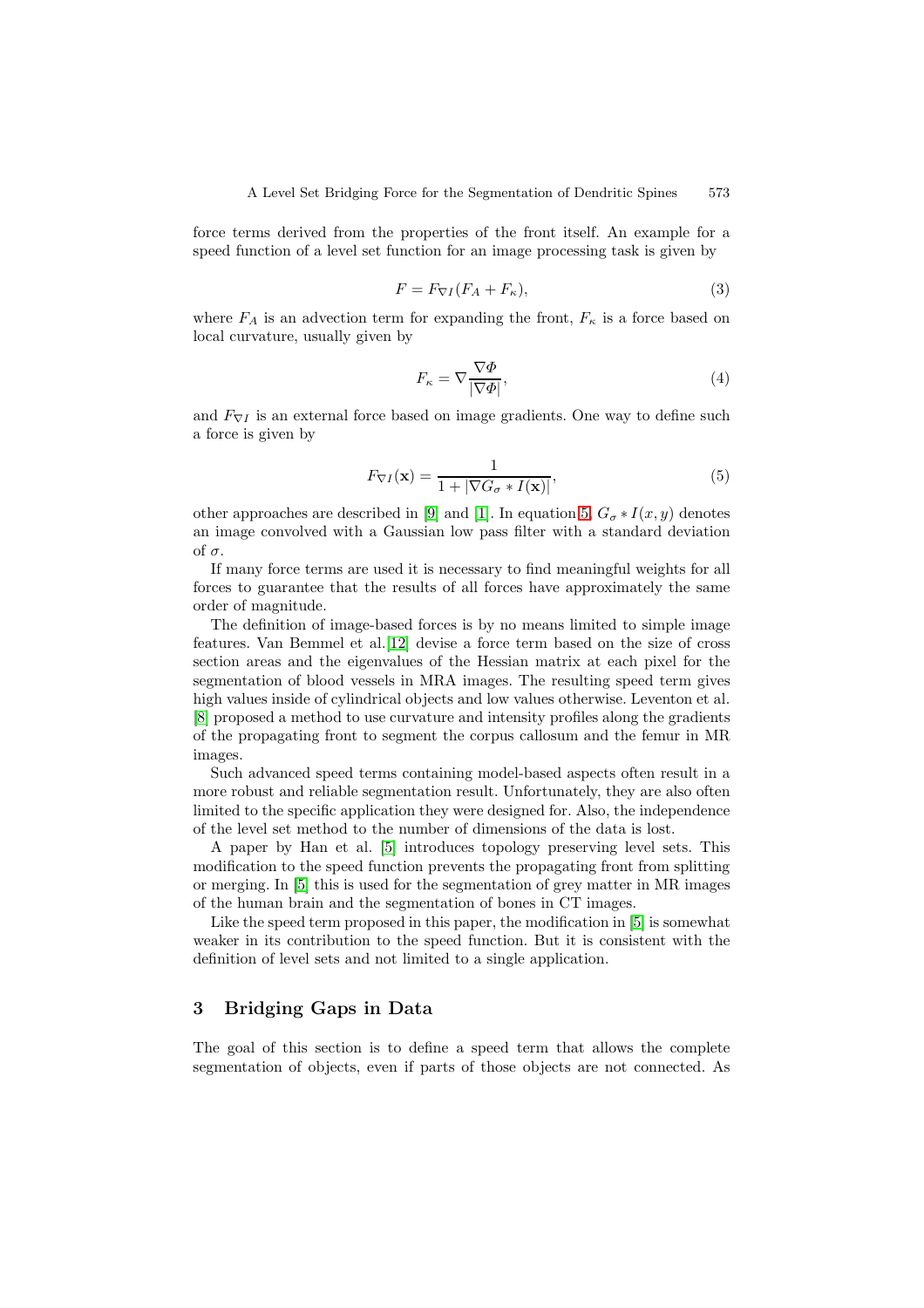<span id="page-3-0"></span>

<span id="page-3-2"></span><span id="page-3-1"></span>**Fig. 2.** Image [2\(a\)](#page-3-0) is an example of one slice of a contrast enhanced 3D microscopic image depicting a dendrite with various spines (see section [4](#page-4-0) for details). The original image is convolved with a small gaussian filter and segmented using the level set method. Image [2\(b\)](#page-3-1) depicts the result using a common speed function. While some spines have been segmented during this segmentation process, others have been missed. Image [2\(c\)](#page-3-2) shows the segmentation result using a modified speed function containing our new speed term. Almost all spines have been segmented. See the enlarged regions in the lower right corner for more details. The missing spines are barely visible (e.g. one spine marked by the white arrow in the enlarged section in image  $2(c)$  and cannot be segmented without either the incorporation of additional knowledge or an oversegmentation in other parts of the image.

described in section [1](#page-0-0) such gaps may occur in medical imaging due to partial volume effects when thin objects are seemingly disconnected due to a large pixel spacing in the data set.

To solve this problem we define a new speed term that allows the propagating front to "look ahead" of its current positions. That is, we incorporate a term that for each pixel on the front decides if it should be moved even if the underlying image features in the data (grey values, gradients, etc.) suggest that it should be stopped.

In a prior paper [\[11\]](#page-7-10) we used the pixels along the surface normal to decide if the front should continue to propagate. This method is very fast, as the surface normal is easily derived from the level set representation. While this works well with most objects, problems occurred unter certain circumstances. Because the surface normal is calculated from a discrete representation of the level set function, the approximation at places of high curvature tends to be very inexact. This is obviously a problem when dealing with thin objects. On the other hand, these objects are of special interest as partial volume effects tend to affect particularly the representation of thin objects within the data.

The new definition of our "bridging force" doesn't rely on the surface normal anymore. Instead, for each pixel **x** on the front all pixels **y** in a given neighbourhood with  $\Phi(\mathbf{y}) > 0$  are checked. The best pixel is selected using various, easily computed conditions: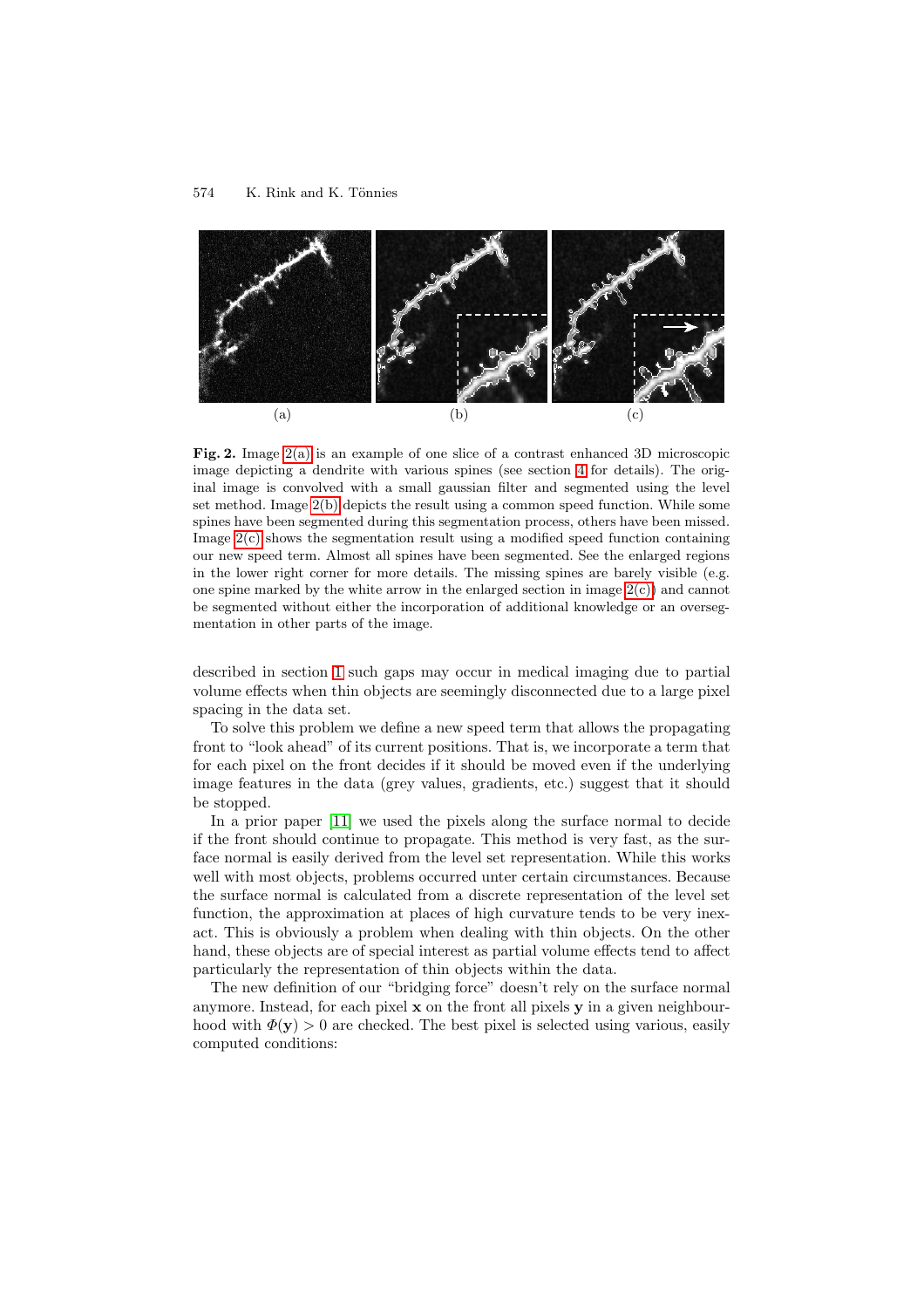- **y** fulfills the image-based conditions of the level set speed function (i.e. the pixel would be segmented if it was connected to the object)
- the angle  $\gamma$  between the surface normal of **x** and the vector **y-x** is smaller than 90 degrees
- **–** the distance between **x** and **y** is smaller than the distance between **y** and the neighbours of **x** on the propagating front.

Note, that the image-based conditions (e.g. gradient length, grey values, etc.) need to be calculated only once before the start of the propagation process and are needed for the use of other image based forces anyway. Also, instead of actually calculating  $\gamma$  we simply compute the scalar product  $(\mathbf{n} \cdot (\mathbf{v} \cdot \mathbf{x}))$ , where **n** is the surface normal of the front at the position of **x**.

<span id="page-4-1"></span>Furthermore, we need only to calculate this force term if the speed of the front at position **x** is very small. Otherwise the front is currently still moving at this position, so there cannot be any gap that has to be bridged.

The speed function of the level set equation is now rewritten as

$$
F(\mathbf{x}) = \begin{cases} \alpha F_I(\mathbf{x})(F_A + \beta F_\kappa(\mathbf{x})), & \text{if } F > \varepsilon, \\ \alpha F_I(\mathbf{y}) F_A, & \text{otherwise.} \end{cases}
$$
(6)

 $F_I$  denotes the combination of all image-based speed terms,  $F_{\kappa}$  is the curvaturebased speed term and  $\alpha, \beta \in [0, 1]$  control the influence of image- and curvaturebased forces, respectively.

Using the speed function given in equation [6](#page-4-1) the propagating front may cross areas of the image that would not be segmented using a common speed function such as given in equation [3.](#page-2-1) Still, the front will not leak into the background of the image if the speed function is defined appropriately because the image-based speed terms represented by  $F_I$  will prevent any propagation in these locations (see figure [4\)](#page-5-0).

While disconnected parts of the desired object are segmented in almost all cases the chosen path of the front was not always the semantically correct way. If two different parts of the front may potentially be connected to a given part of the object, it cannot be decided which connection would be the correct one (see figures  $5(b)$  and  $5(c)$ ). In order to guarantee a correct decision, more semantic knowledge of the desired object would be required, which in turn would restrict the general use of our "bridging force" for various applications. Nevertheless, corrections of these semantically wrong "bridges" could be realised in a postprocessing step.

Also, the size of the neighbourhood is important to consider. If the neighbourhood is too small, some parts of the desired object may not be found (see figure  $5(a)$ ). On the other hand, if the neighbourhood is too large, the number of unwanted bridges may increase, depending on the topology of the data.

## <span id="page-4-0"></span>**4 Experimental Results**

The modified speed function was tested on images depicting branches of neurons, called dendrites, which have been injected with a luminescent dye. These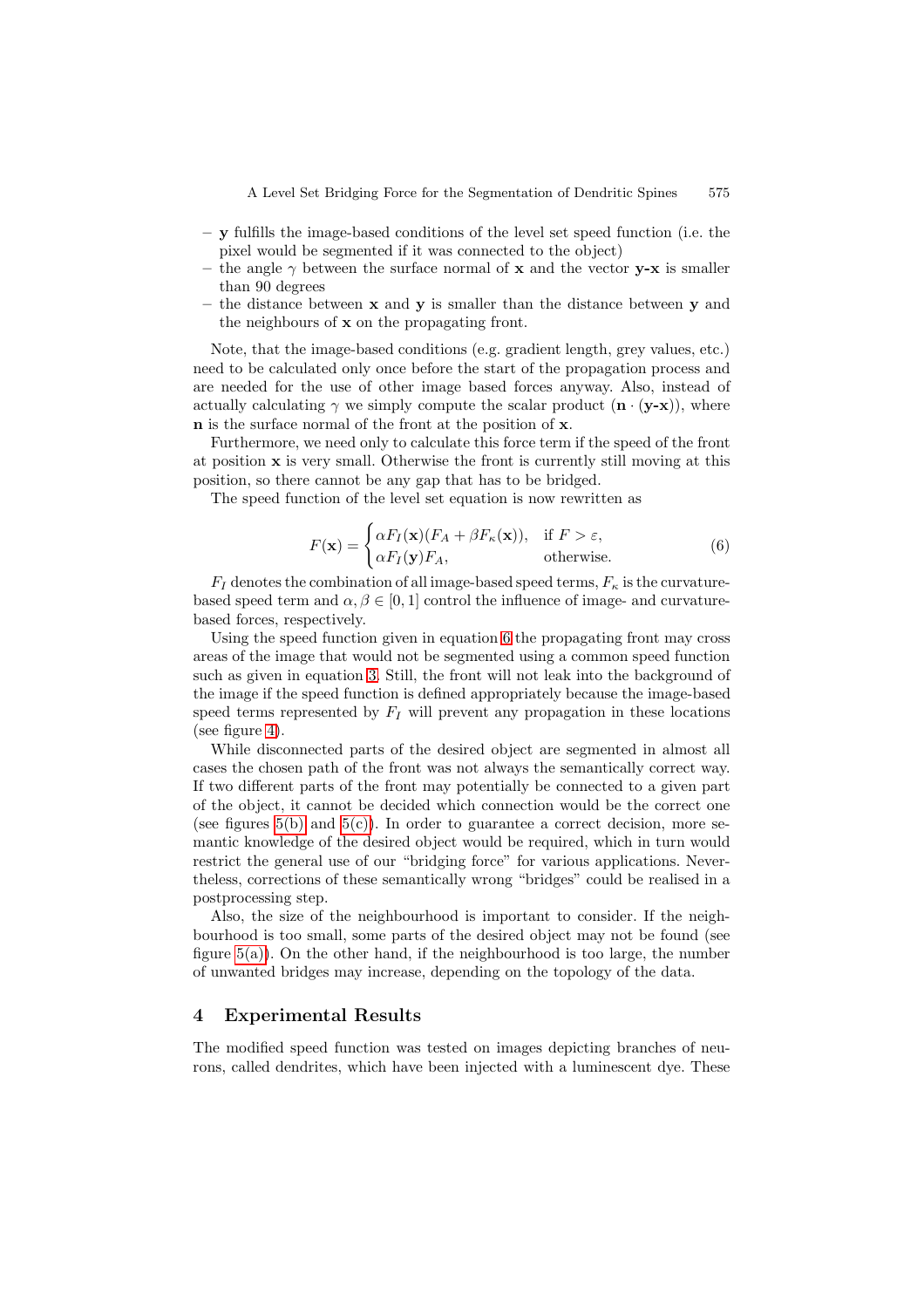<span id="page-5-1"></span>

<span id="page-5-6"></span><span id="page-5-4"></span><span id="page-5-2"></span>Fig. 3. Preprocessing steps: A slice of the original 8 bit image (figure [3\(a\)\)](#page-5-1) is contrast-enhanced (figure [3\(b\)\)](#page-5-2) and convolved with a  $5 \times 5$  gaussian filter (figure [3\(c\)\)](#page-5-3)

<span id="page-5-3"></span>

<span id="page-5-5"></span><span id="page-5-0"></span>**Fig. 4.** Advantages of the bridging force: Figure [4\(a\)](#page-5-4) depicts a slice of the 3D segmentation of the dendrite from figure  $3(a)$  using a common level set function as given in equation [3.](#page-2-1) In contrast, the result in figure  $4(b)$  uses the additional bridging force introduced in section [3.](#page-2-2)

dendrites have been scanned using a confocal laser scanning microscope. We used five data sets with a minimum resolution of 512x512x112 voxel. The voxel size in all images is  $0.1 \mu m^3$ . A number of extensions are visible on the side of each dendrite. These dendritic spines are used for the transmission of signals between various neurons  $[6]$ . Figure  $2(a)$  shows a slice from one of the data sets. It can be seen that there is often no visible connection between dendrites and their spines and a segmentation using the level set function does not find these disconnected spines (see figure  $2(b)$ ).

Prior to the segmentation, the original data has been contrast enhanced to allow for a more reliable calculation of the image based forces, and convolved with a  $5 \times 5$  gaussian filter kernel to reduce the image noise (see figure [3\)](#page-5-6).

As mentioned in section [3,](#page-2-2) the success of the segmentation depends on those image features that are used in the speed function and on the number of pixels that the bridging force is using to decide if a gap should be crossed.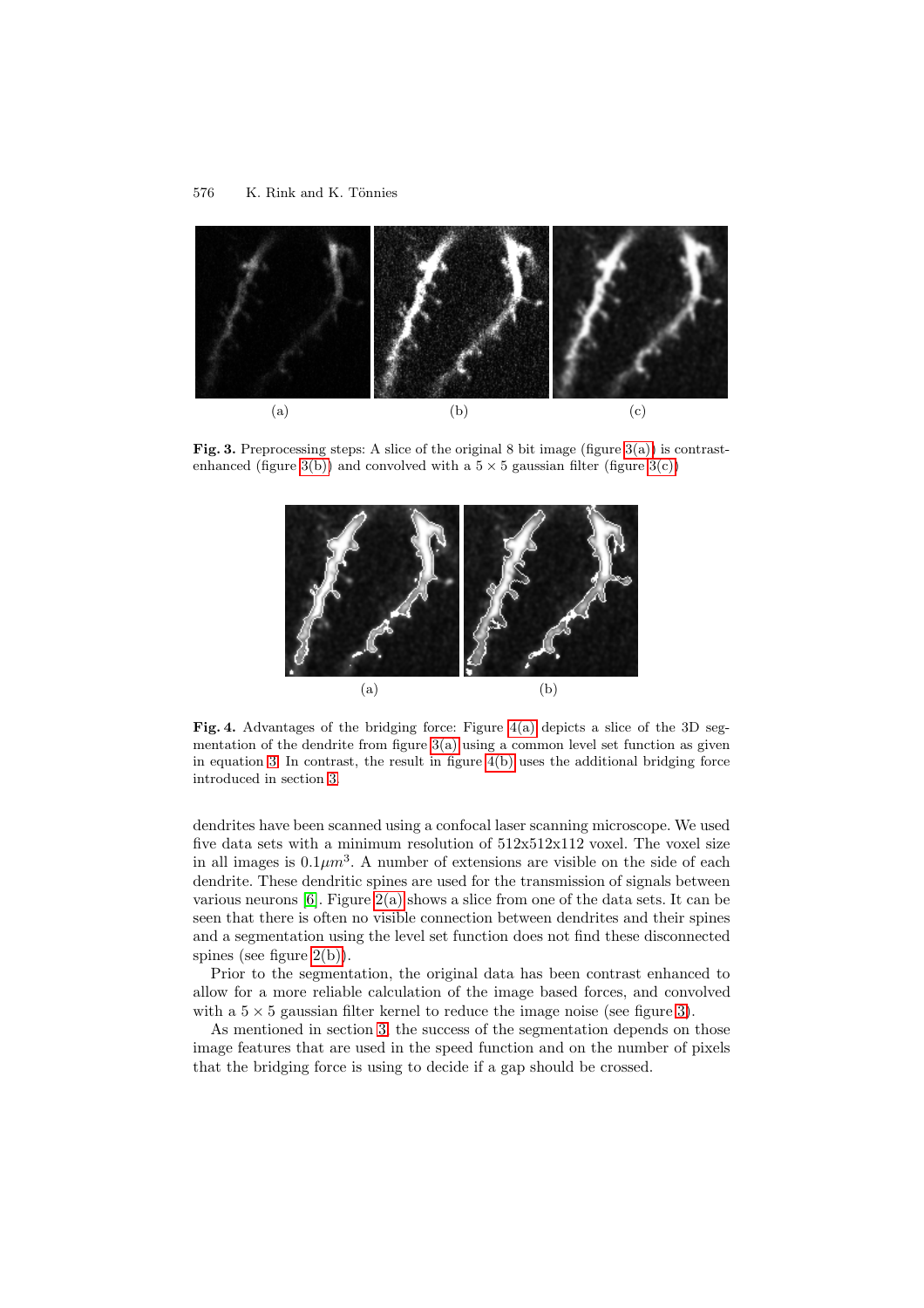<span id="page-6-2"></span>

<span id="page-6-1"></span><span id="page-6-0"></span>**Fig. 5.** Drawbacks of the bridging force: Shown are three slices from the same data set. Region A is an example of a spine too similar to the background to be segmented. The bright part of the spine in figure [5\(a\)](#page-6-2) is too far from the dendrite to be detected. Region B shows a spine that has been detected. The level set function bridged over to the bright region from another spine, though, which is semantically not correct.

The algorithm was initialised with a single seed pixel within the dendrite. It did segment all spines with the specified image features that where either (visibly) connected to the dendrite or who were located within the neighbourhood specified by the bridging force. For the experiments shown in this paper we used a maximum look-ahead distance of six pixels. As shown in figure [5\(a\),](#page-6-2) a small number of spines were missed. Nevertheless this was a good tradeoff, since a larger neighbourhood increased the number of semantically incorrect connections.

In figure  $2(c)$  we point out a number of hard to detect spines with image features similar to the background noise. Without the incorporation of additional semantic knowledge it is not possible to detect these spines.

Since no ground truth for a correct segmentation exists, we compared our result with various other segmentation techniques.

In figures [2\(b\)](#page-3-1) and [4\(b\)](#page-5-5) we depict results of a common level set segmentation. The results are comparable to other user guided segmentation techniques like region growing, fast marching, image foresting transform, etc. These techniques cannot segment disconnected parts of the specified objects without incorporating a modification similar to our bridging force.

As mentioned in section [1](#page-0-0) model-based segmentation techniques are not applicable since there is no prior information on the shape of the object.

Simple pixel based techniques, e.g. thresholding methods, cannot connect disconnected spines to the dendrite, but we assume that it should be possible to achieve a correct segmentation using a markov random field [\[3\]](#page-7-12) with an appropriate neighbourhood configuration.

# **5 Conclusions**

We defined a new speed term to connect parts of an object that appear disconnected in the data due to partial volume effects. We aimed at a general definition